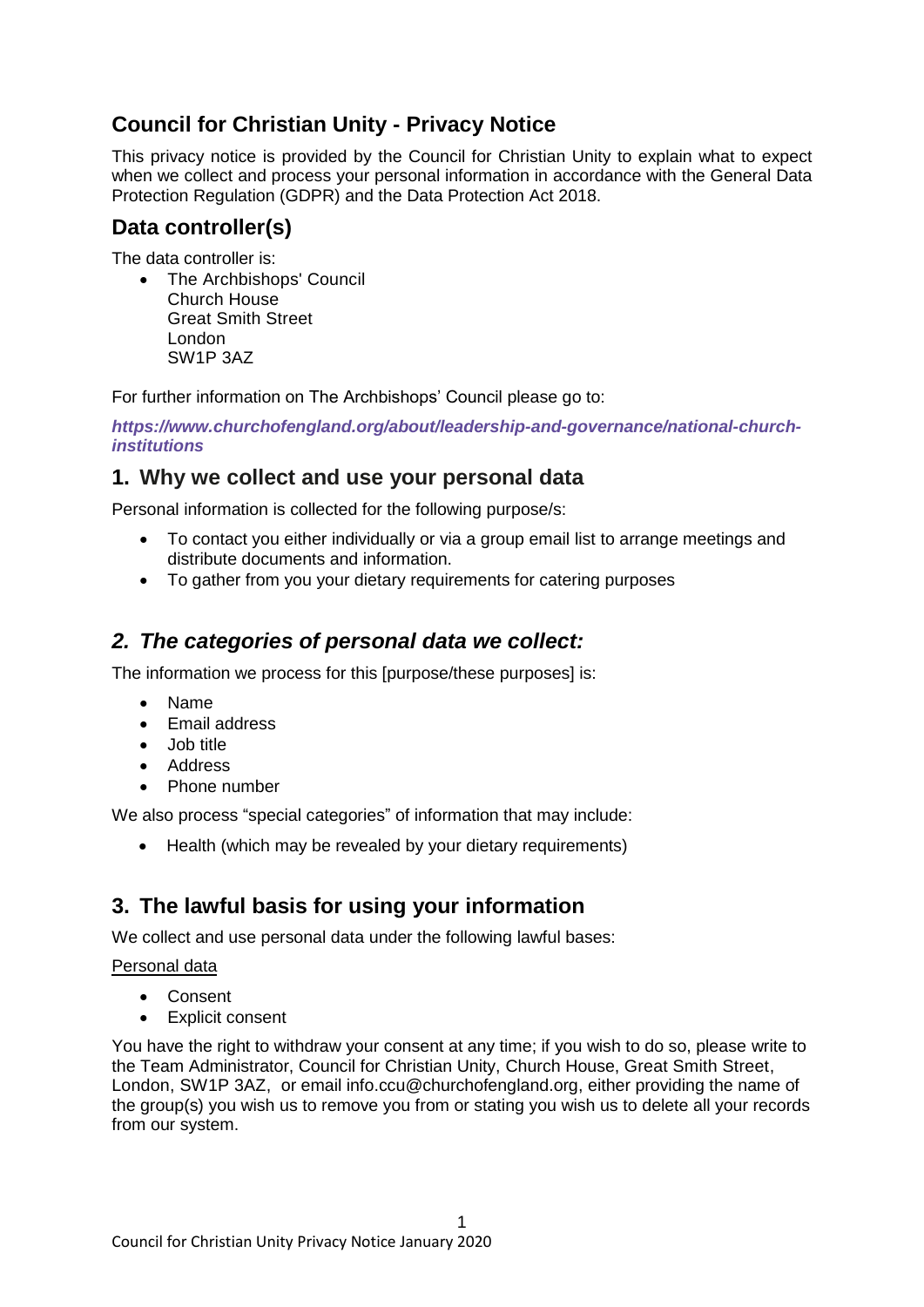# **4. Who we collect from or share your information with:**

We collected your information from:

• you

Once your information has been collected by an NCI it may be used by other NCIs, where necessary and lawful, to provide a complete service to you. It is for this reason that we link your information together, for example, to save you providing your information more than once*.*

We will not share your data with any other third parties except where specified here. We will be sharing your information as follows:

- your dietary requirements, as provided, with internal catering company at Church House and any other organisation (eg hotel, conference centre etc) which provides catering for meetings/conferences etc.
- vour email address with other members of the relevant group in group emails

## **5. How long do we keep your information?**

We will keep your data until you leave the group and we will refresh your consent if you reioin.

### **6. Your rights**

You have the following rights regarding your personal data:

- The right to be informed about any data we hold about you;
- The right to request a copy of your personal data which we hold about you;
- The right to request that we correct any personal data if it is found to be inaccurate or out of date;
- The right to request your personal data is erased where it is no longer necessary for us to retain such data;
- The right, where there is a dispute in relation to the accuracy or processing of your personal data, to request a restriction is placed on further processing;
- The right to object to the processing of your personal data
- The right to withdraw consent (please see above on page 1)

To exercise these rights, please contact the Data Protection Team using the contact information provided below. The NCIs Individual Rights Policy is available on request.

## **7. Complaints or concerns**

If you have any queries regarding this processing activity, please contact, in the first instance, the Team Administrator, Council for Christian Unity, Church House, Great Smith Street, London, SW1P 3AZ

If you have any concerns or queries about how the Council for Christian Unity handles your personal data, please contact: